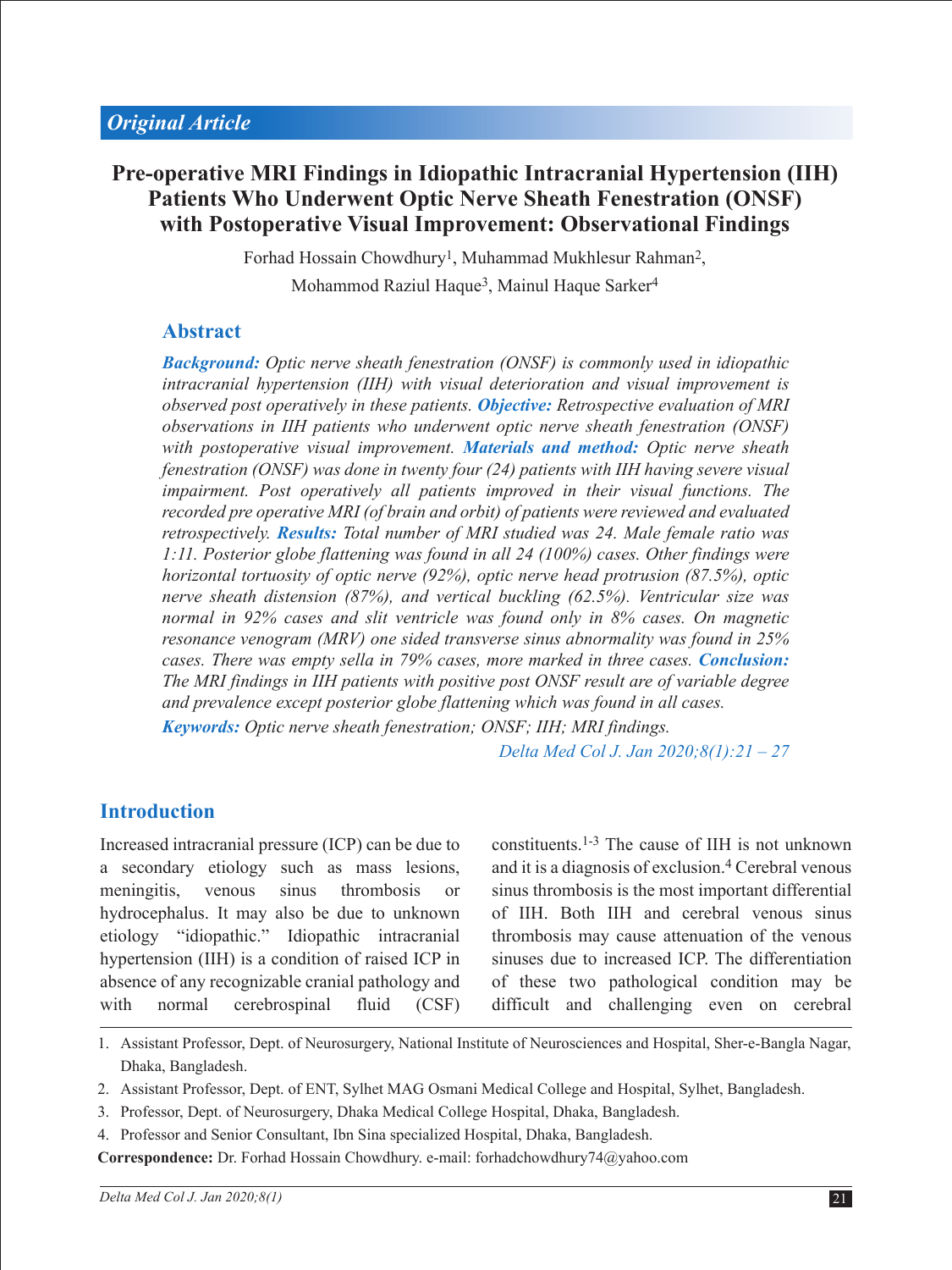venogram.5 Exclusion of differentials is crucial for management of IIH.

In literature many MRI findings of IIH have been reported such as perioptic nerve sheath distention, vertical buckling of optic nerve, posterior globe flattening, optic nerve head protrusion and an empty sella.<sup>1,6-8</sup>

In this study a retrospective evaluation of MRI observations was done in IIH patients with visual impairment who underwent optic nerve sheath fenestration (ONSF) with postoperative visual improvement at least to that extent by which one can maintain himself or herself in their daily personal life.

### **Materials and method**

During the period of January 2011 to June 2019, the MRI findings of the patients who underwent optic nerve sheath fenestration (ONSF) for idiopathic intracranial hypertension (IIH) in National Institute of Neurosciences and Hospital and some other private hospitals in Dhaka, Bangladesh were studied. A total of twenty four (24) patients with IIH having severe visual impairment were operated. Post operatively visual functions of all the patients improved (at least to that extent by which one can maintain himself or herself in their daily personal life). The recorded data of pre operative MRI findings and patient management along with follow up were reviewed retrospectively. The patients who improved in their visual function at least to some extent were identified and their preoperative MRI findings of orbit and brain were observed, studied and presented as results. Preoperative MRI findings that were studied include preoperative perioptic nerve sheath distention, horizontal and vertical tortuosity of optic nerve, posterior globe flattening, optic nerve head protrusion, ventricular size, magnetic resonance venogram (MRV) and empty sella. Post operatively MRI was not done in all cases. Where done postoperative MRI findings were also studied and presented.

# **Results**

Total number of MRI studied was 24. Age range of the study subjects was 11-38 years (average 24.4 years). Male and female ratio was 1:11. Indications of ONSF were idiopathic intracranial hypertension (IIH) with severe visual impairment. (Table I)

| Table I: Age and sex distribution with MRI |  |  |  |  |  |                                                                   |  |                   |  |  |  |
|--------------------------------------------|--|--|--|--|--|-------------------------------------------------------------------|--|-------------------|--|--|--|
| findings in the operated patients of IIH   |  |  |  |  |  |                                                                   |  |                   |  |  |  |
| Age                                        |  |  |  |  |  | Peri-optic Vertical Posterior ON nerve Horizontal Ventricular MRV |  | <b>Empty Post</b> |  |  |  |

| .<br>(years)<br>and<br>sex | . <sub>"r</sub><br>sheath<br>distension | buckling  | globe<br>flattening | head<br>protrusion       | bending &<br>elongation  | size |                                                 | sella     | op<br>ON                 |  |
|----------------------------|-----------------------------------------|-----------|---------------------|--------------------------|--------------------------|------|-------------------------------------------------|-----------|--------------------------|--|
| 11,M                       | ÷                                       | ÷         | ÷                   | ÷                        | ÷                        | N    | N                                               | $\pm$     | N                        |  |
| 35,F                       | $^{++}$                                 | ÷         | $^{++}$             | $^{++}$                  | $\ddot{}$                | N    | Hypoplastic<br>left TS                          | ٠         | ۰.                       |  |
| 19.F                       | ÷                                       | ٠         | ÷                   | ÷                        | $+$                      | N    | Hypoplastic<br>left TS                          | $\div$    | N                        |  |
| 27,F                       | $^{++}$                                 | ÷         | $^{++}$             | $^{++}$                  | $^{++}$                  | N    | N                                               | $^{++}$   | $\overline{\phantom{a}}$ |  |
| 19.F                       | $^{+++}$                                | ÷         | $^{++}$             | $^{++}$                  | $^{++}$                  | N    | Hypoplastic<br>left TS                          | ÷         | $\mathbf{P}$             |  |
| 23.F                       | ٠                                       | ÷,        | ÷                   | ÷                        | ÷                        | Slit | N                                               | ٠         | $\overline{a}$           |  |
| 26,F                       | ÷                                       |           | ÷                   | ÷                        | $+$                      | N    | Both<br><b>TS</b><br>stenosis                   | ÷         |                          |  |
| 15.F                       | $^{++}$                                 | ÷         | ÷                   | ÷                        | $^{++}$                  | N    | Absent<br>right<br><b>TS</b><br>and<br>Stenosed | ÷         |                          |  |
| 22.F                       | $^{++}$                                 |           | ÷                   | ÷                        | $+$                      | N    | left TS<br>Right<br>TS<br>stenosis              | $+$       |                          |  |
| 25,F                       | $^{++}$                                 | ÷         | $^{++}$             | $^{++}$                  | $^{++}$                  | N    | Both<br><b>TS</b><br>stenosis                   | $\pm$     |                          |  |
| 16.F                       | $^{+++}$                                | ÷         | $^{++}$             | $^{++}$                  | $^{++}$                  | N    | N                                               | ÷         | $\mathbf{P}$             |  |
| 26,F                       | ÷,                                      | ä,        | ÷                   | ä,                       | ÷,                       | N    | N                                               |           | $\overline{a}$           |  |
| 33,F                       | ٠                                       | ÷         | ÷                   | $\overline{\phantom{0}}$ | ÷                        | Slit | N                                               |           |                          |  |
| 27.F                       | ÷                                       | ٠         | ÷                   | ÷                        | ÷                        | N    | Left<br><b>TS</b><br>stenosis                   |           |                          |  |
| 26,F                       | ÷                                       | ä,        | ÷                   | ä,                       | ÷                        | N    | N                                               | ÷         |                          |  |
| 14.F                       | ÷                                       |           | ÷                   | ÷                        | $\overline{\phantom{0}}$ | N    | N                                               | ÷         |                          |  |
| 30,F                       | $^{++}$                                 | ÷         | $^{++}$             | $^{++}$                  | $^{++}$                  | N    | N                                               | ÷         |                          |  |
| 38,F                       | $^{++}$                                 | ÷         | ÷                   | ÷                        | $^{++}$                  | N    | N                                               | ÷         |                          |  |
| 26,M                       | $^{++}$                                 | $\ddot{}$ | $^{++}$             | $^{++}$                  | $^{++}$                  | N    | N                                               | $^{++}$   |                          |  |
| 20,F                       | ÷                                       | ٠         | ÷                   | ÷                        | ÷                        | N    | N                                               | ä,        | $\overline{a}$           |  |
| 32,F                       | $^{++}$                                 | $\ddot{}$ | $^{++}$             | $^{++}$                  | $^{++}$                  | N    | N                                               | $^{++}$   |                          |  |
| 14.F                       | $^{++}$                                 | $\ddot{}$ | ÷                   | ÷                        | ÷                        | N    | Left<br><b>TS</b><br>stenosis                   | ÷         | N                        |  |
| 26,F                       | $^{++}$                                 | ÷         | $^{++}$             | $^{++}$                  | $^{++}$                  | N    | N                                               | ÷         |                          |  |
| 30, F                      | $^{++}$                                 | $\ddot{}$ | $^{++}$             | $^{++}$                  | $^{++}$                  | N    | N                                               | $\ddot{}$ | ٠                        |  |

*[Ratio between ON sheath (ONS) and ON is usually 2:1; here the ratio was between 2:1 to 2.5:1,considered as grade-1 distension (+), when the ratio was between 2.5:1 to 3:1, considered as grade -2 distension (++) and when the ratio was > 3:1, considered as grade-3 distension (+++). The ratio was calculated at the site of maximum distension.*

*Horizontal tortuosity of ON: for mild to moderately marked tortuosity: + and for more marked Tortuosity: ++* 

*Posterior globe flattening, Optic nerve head protrusion in globe and Empty sella: marked: + and more marked: ++* 

*Post operative MRI: Not done:- ; done with normal finding: N and done with persistent findings in lesser form: P*

*Ventricular size: normal: N*

*MRV findings: TS-transverse sinus normal: N]*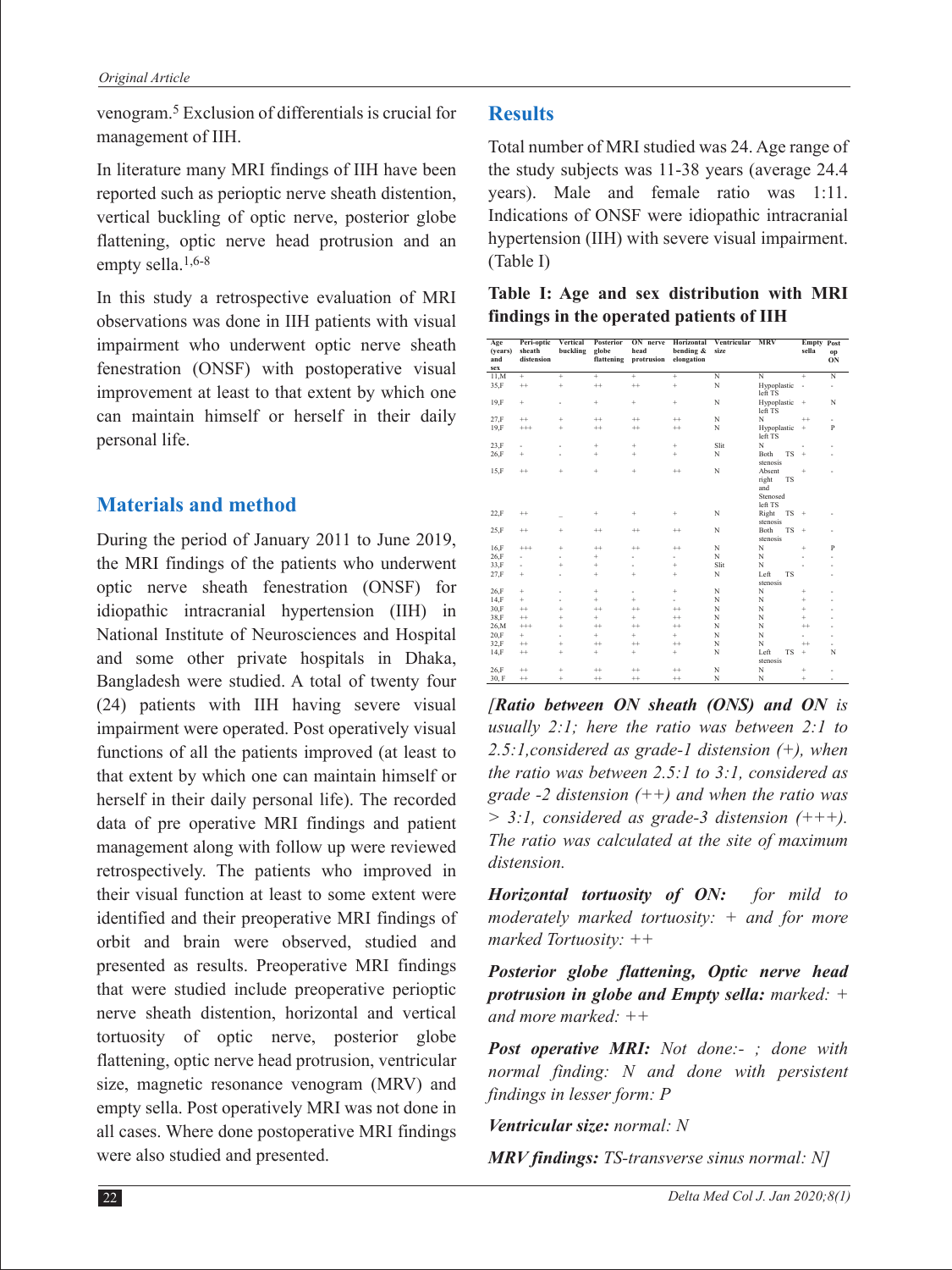#### *Original Article*

Posterior globe flattening was found in all  $24(100\%)$  cases and in  $12(50\%)$  cases it was more marked than the rest of the cases. Vertical buckling of optic nerve was found in 15(62.5%) cases. Horizontal tortuosity of optic nerve was negligible in 02(8%) cases whereas it was marked in 11(46%) cases and more marked in another 11(46%) cases. Optic nerve head protrusion was negligible in 03(12.5%) cases, mild to moderate in 09(37.5%) cases and more marked in 12(50%) cases. (Fig 1-6)



**Fig 1: Preoperative MRI of brain and orbit T2W A - axial image and B - coronal image showing huge ON sheath distension, flattening of globe, protrusion of ON head in globe, tortuosity of ON (arrow marked) and also empty sella.**



**Fig 2: MRI of brain and orbit FLAIR axial image showing expanded subarachnoid spaces around the ON with flattening of globes posteriorly as well as protrusion of ON head in globes (arrow marked).**



**Fig 3: Preoperative MRI of brain and orbit T2W axial image showing huge ON sheath distension, flattening of globe, protrusion of ON head in globe, tortuosity of ON (arrow marked) and also empty sella in IIH.**



**Fig 4: Preoperative MRI of brain and orbit T2W images; A - axial image showing prominent axial tortuosity (angulation) of ON (arrow marked) and also empty sella. and B coronal images showing prominent ON sheath distension (arrow marked).**



**Fig 5: Preoperative MRI of brain and orbit T2W images; A - axial and B - coronal images showing ON sheath distension, flattening of globe, protrusion of ON head in globe, tortuosity of ON (arrow marked) and also empty sella in IIH.**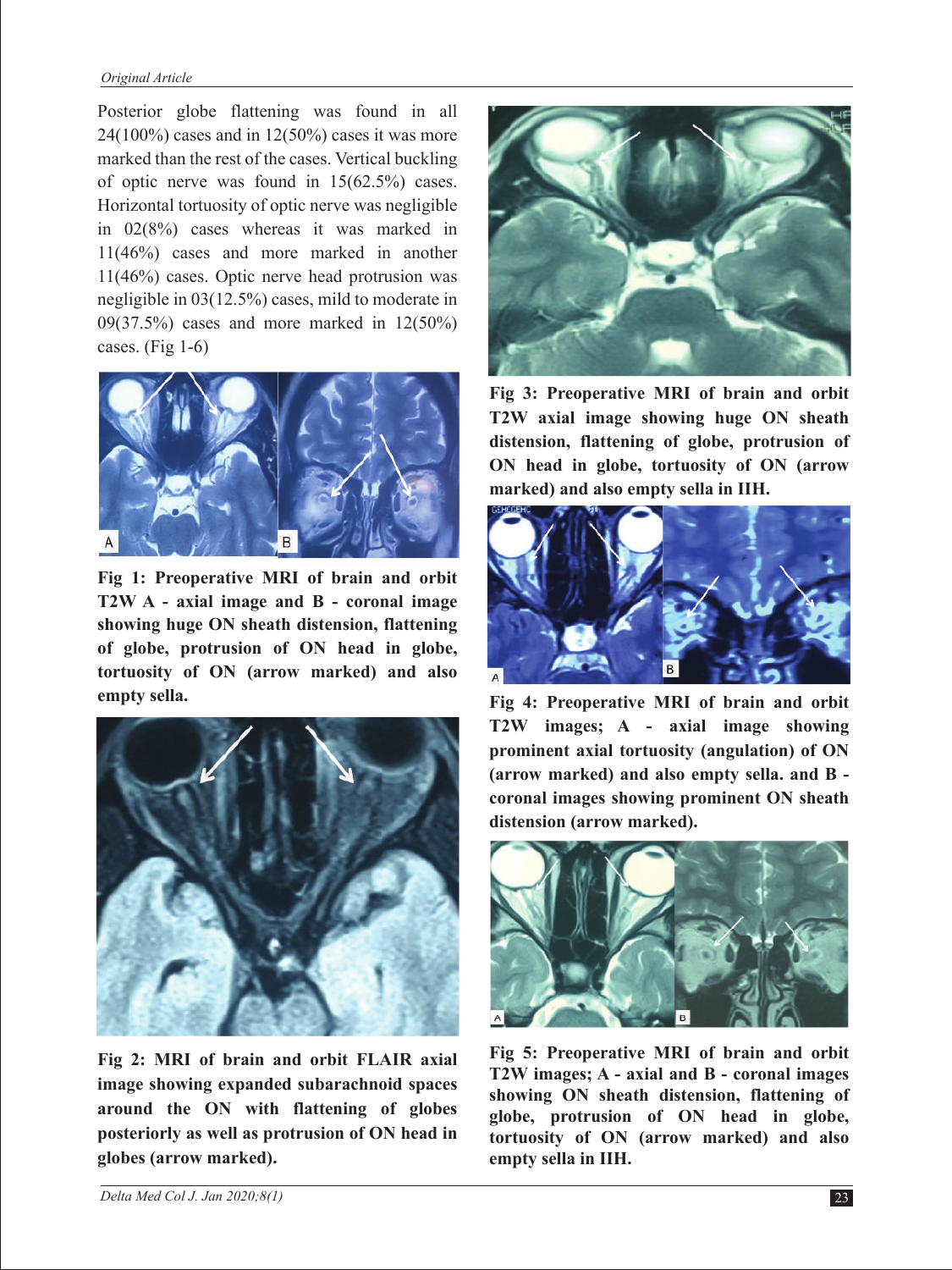

**Fig 6: Preoperative MRI of brain and orbit T2W images; A and B - axial images showing ON sheath distension, flattening of globe, protrusion of ON head in globe, tortuosity of ON (arrow marked) and also partial empty sella in IIH.**

Significant optic nerve sheath distension was not found in 03(12.5%) cases. Mild to moderate distension (grade-1/+) was found in  $07(29%)$ cases and moderate to severe (grade- $2/+$ ) distension found in 11(46%) cases whereas severe distension (grade- $3/+++)$  found in  $03(12.5%)$ cases. (Fig 7,8)



**Fig 7: Preoperative MRI of brain and orbit T2W images; A – axial, B - sagittal and C - axial images showing clear demonstration of huge ON sheath distension, flattening of globe, protrusion of ON head in globe, tortuosity (vertical & axial) of ON (arrow marked) and also partial empty sella in IIH.**



**Fig 8: Preoperative MRI of brain and orbit T2W image coronal images showing huge, clear and nice demonstration of ON sheath distension in IIH.**

Ventricular size was normal in 22(92%) cases and slit ventricle was found only in 02(8%) cases. On MRV one sided transverse sinus stenosis/ occlusion/ aplasia/ significant hypoplasia found 06(25%) cases (05 left and 01 right) [Fig 9]. Bilateral stenosis of TS in 02(8%) cases and one-sided stenosis and other sided occlusion was found in 01 case. MRV was normal in 15(62.5%) cases. (Fig 10)



**Fig 9: MRV of brain showing; A & B - absence of left transverse sinus (TS) and stenosis of right TS in IIH.**



### **Fig 10: MRV of brain showing; A & B bilateral stenosis of TS in IIH.**

Empty sella was found in 19(79%) cases, more marked in three cases. Postoperative MRI was done in 05(21%) cases where finding was normal in 03 cases and in rest of the cases findings were persistent with lesser form than the preoperative form. (Fig 11)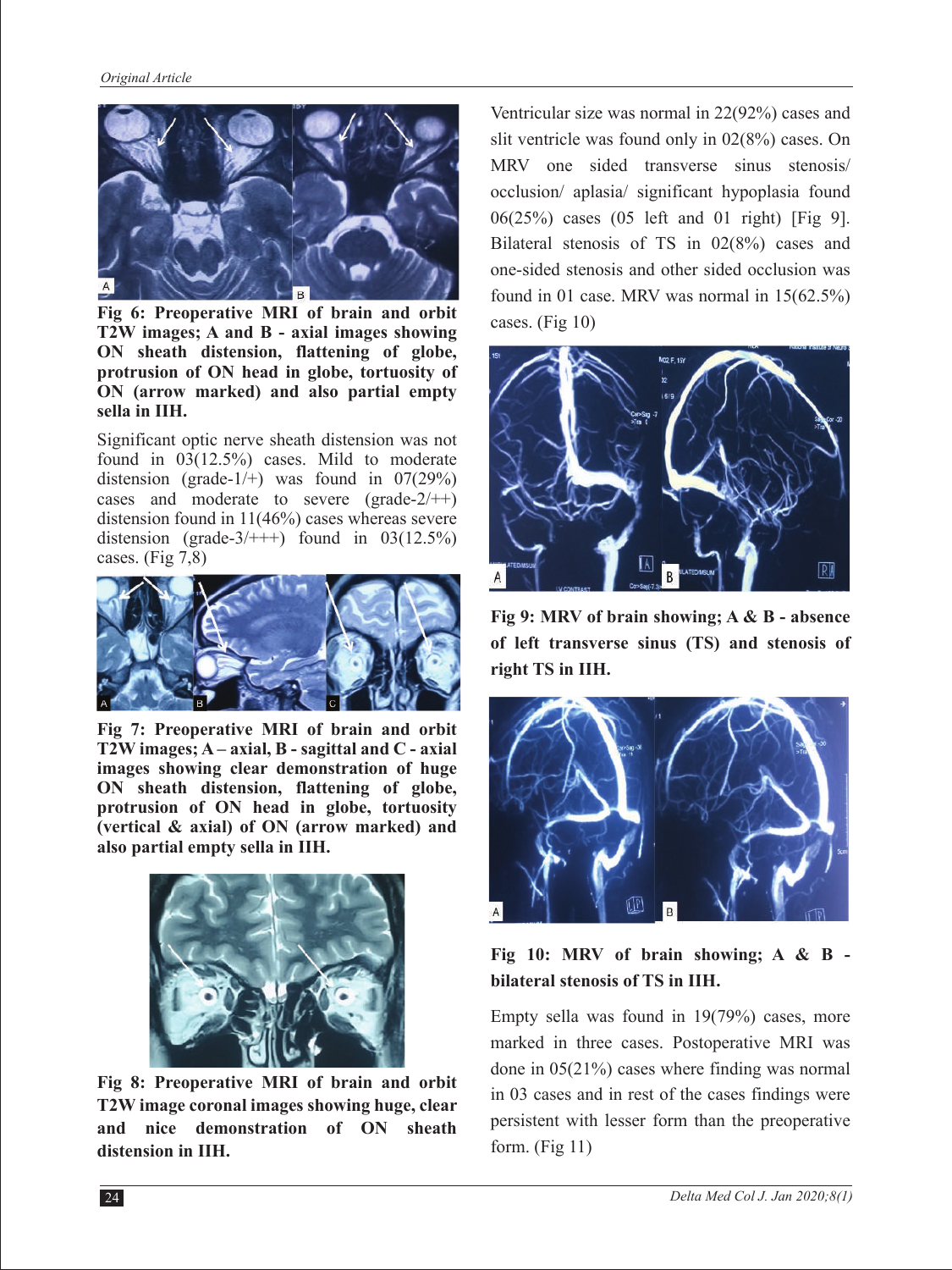

**Fig 11: MRI of brain and orbit T2W axial images. A - preoperative, showing ON kinking and ON sheath distension. B - postoperative, showing decreased kinking of ON and distension of ON sheath.**

#### **Discussion**

Studies of American populations have shown that the incidence of IIH ranges from 0.9 to 1.0/100,000. This incidence rises to 1.6-3.5/100,000 in women and 7.9-19.0/100,000 in women who were overweight.9,10 Peak incidence is seen amongst 15-40 years of age. Clinical features of IIH include headache, tinnitus, nausea, vomiting or dizziness, blurring or diminishing of vision, double vision (diplopia) and neck pain.9

Among many imaging techniques, MRI has fascinating role due to its ability of visualization of the globe, optic nerve, orbits and optic tract. More over, it provides higher soft-tissue contrast and free section orientation. It is more accurate in examining the optic nerve than ultrasonography.<sup>11</sup> The T2-weighted image sequence with fat-suppression has been seemed to be optimal for visualizing the optic nerves and peri-optic CSF.10 Coronal images are optimal for visualizing the true dimensions of the optic nerve and peri-optic CSF in relation to the surrounding optic sheath. $9,11$  Raised ICP may lead to several abnormal findings on MRI, including the following $9 -$ 

- 1. Empty sella.
- 2. Flattening of the posterior sclera.
- 3. Distension of the perioptic sub arachnoid space (SAS).
- 4. Intraocular protrusion of the prelaminar ON.
- 5. Vertical tortuosity of the orbital ON.
- 6. Enhancement of the prelaminar ON.

The optic nerve sheath (ONS) diameter can be calculated by measuring the outer diameter of the SAS. The normal diameters of ONS immediately posterior and 4 mm posterior to the eyeball are 5.52 $\pm$ 1.11 mm and 5.2 $\pm$ 0.9 mm, respectively.<sup>12</sup> Because all CSF spaces communicate freely, the pressure and composition of the CSF is thought to be the same throughout the CNS. In the SAS of the ON, CSF flows from the chiasmatic cistern into the intraorbital portion of the ON, through the canalicular portion. Increased intracranial pressure can be seen as prominent subarachnoid space along the ON.<sup>13</sup>

The optic nerve head is considered to be the site most vulnerable to the effects of elevated ICP. Usually, the papilla appears as a flat hyperintense (hypointense relative to the vitreous of the globe) area in the posterior sclera. In IIH intraocular protrusion of the optic nerve head is sometime observed on MRI. Pre-laminar enhancement is seen in 50% of MRI of IIH patients.<sup>9,14</sup>

The orbital part of the ON was studied in patients at different stages of papilledema and the ONS diameter was seen to be larger compared with that in healthy person.<sup>13</sup> MRI had been used to evaluate the effectiveness and efficacy of treating elevated ICP with ONSF by studying the optic sheath enlargement. The findings supported that the ONS diameter was a strong indicator of increased ICP.12 In literature several studies had showed posterior scleral flattening in patients with increased ICP.9

Optic nerve elongation, kinking or tortuosity has also been accompanied with raised ICP. The tortuosity of ON in patients with raised ICP is due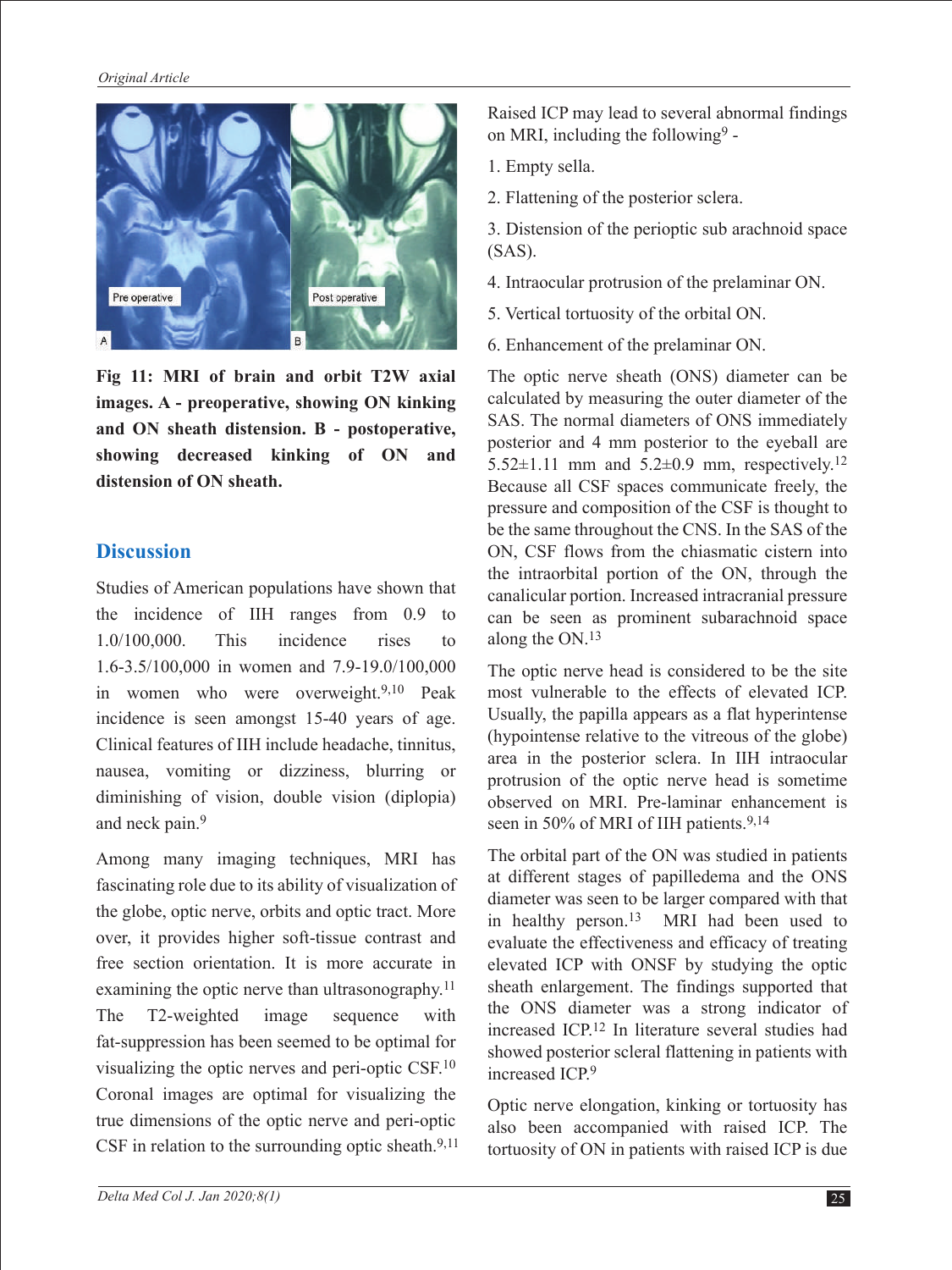to the fixated distal and proximal points of the ON. The sensitivity of finding of ON tortuosity in either the vertical or horizontal axis also depends on slice distant. The vertical component of tortuosity, which needs a greater deflection of the ON to be seen on axial images, retains a greater specificity value. The ON vertical tortuosity is often associated with a "smear sign," in which the mid portion of the ON appears unseen by a "smear" of fat on T1-weighted images. The eyeball puts pressure to the distal part of the ONS, which results in kinking of the enlarged ONS.<sup>9</sup>

In IIH, all neuroimaging findings except for intraocular protrusion of the optic disc have been seemed to be highly significant for the presence of raised ICP.14

Brodsky and Vaphiades found flattening of the posterior sclera in 80% cases, empty sella in 70%, distension of the perioptic SAS in 45% and enhancement of prelaminar ON in 30% of their cases.15 Posterior scleral flattening and prelaminar enhancement are thought to be confirmatory for papilledema, whereas distension of the peri-ONs or empty sella is only suggestive for raised ICP.14

Previous studies have described a higher frequency of several orbital and sellar findings in patients with IIH than in control subjects. Brodsky and Vaphiades<sup>15</sup> in a group of 20 IIH patients found that flattening of the posterior sclera, enhancement of the pre-laminar ON, distention of the peri-optic subarachnoid space, intraocular protrusion of the pre-laminar ON, and vertical tortuosity of the orbital ON, as well as an "empty" sella, were all present at significantly higher rates in IIH patients than in control subjects; these findings were seen in fewer than 5% of the control subjects. In 30 patients with IIH, Agid et al.<sup>16</sup> found similar significantly higher frequencies of these findings, but they concluded that only flattening of the posterior aspect of the globes, if present, was clinically useful for strongly suggesting the diagnosis of IIH. Maralani et al.15,17 found that an empty sella turcica and posterior globe flattening were both highly specific for IIH in a study of 43 IIH patients and 43 control subjects.

Cerebral venous sinus thrombosis/stenosis is an important cause or effect of intracranial hypertension and it can be seen in 14-90% patients of IIH. So MRV should be done in all suspected cases of IIH.18 The presence of transverse sinus (TS) stenosis may be useful in the diagnosis of IIH but TS stenosis is not a good predictor of vision loss, and it does not appear that its presence or absence should guide specific management.15

Although these findings are common among IIH patients and are indeed suggestive of elevated ICP, none of these imaging findings are specific for IIH.15

# **References**

- 1. Hingwala DR, Kesavadas C, Thomas B, Kapilamoorthy TR, Sarma PS. Imaging Signs in Idiopathic Intracranial Hypertension: Are These Signs Seen in Secondary Intracranial Hypertension Too? Ann Indian Acad Neurol. 2013;16(2):229-33.
- 2. Dandy WE. Intracranial Pressure without Brain Tumor: Diagnosis and Treatment. Ann Surg. 1937;106:492-513.
- 3. Smith JL. Whence Pseudotumor Cerebri? J Clin Neuroophthalmol. 1985;5:55-56.
- 4. Friedman DI, Jacobson DM. Diagnostic Criteria for Idiopathic Intracranial Hypertension. Neurology. 2002;59:1492-95.
- 5. Rohr A, Dörner L, Stingele R, Buhl R, Alfke K, Jansen O. Reversibility of Venous Sinus Obstruction in Idiopathic Intracranial Hypertension. AJNR. 2007;28:656-59.
- 6. Lim MJ, Pushparajah K, Jan W, Calver D, Lin JP. Magnetic Resonance Imaging Changes in Idiopathic Intracranial Hypertension in Children. J Child Neurol. 2010;25:294-99.
- 7. Suzuki H, Takanashi J, Kobayashi K, Nagasawa K, Tashima K, Kohno Y. MR Imaging of Idiopathic Intracranial Hypertension. AJNR. 2001;22:196-99.
- 8. Vaghela V, Hingwala DR, Kapilamoorthy TR, Kesavadas C, Thomas B. Spontaneous Intracranial Hypo and Hypertensions: An Imaging Review. Neurol India. 2011;59:506-12.